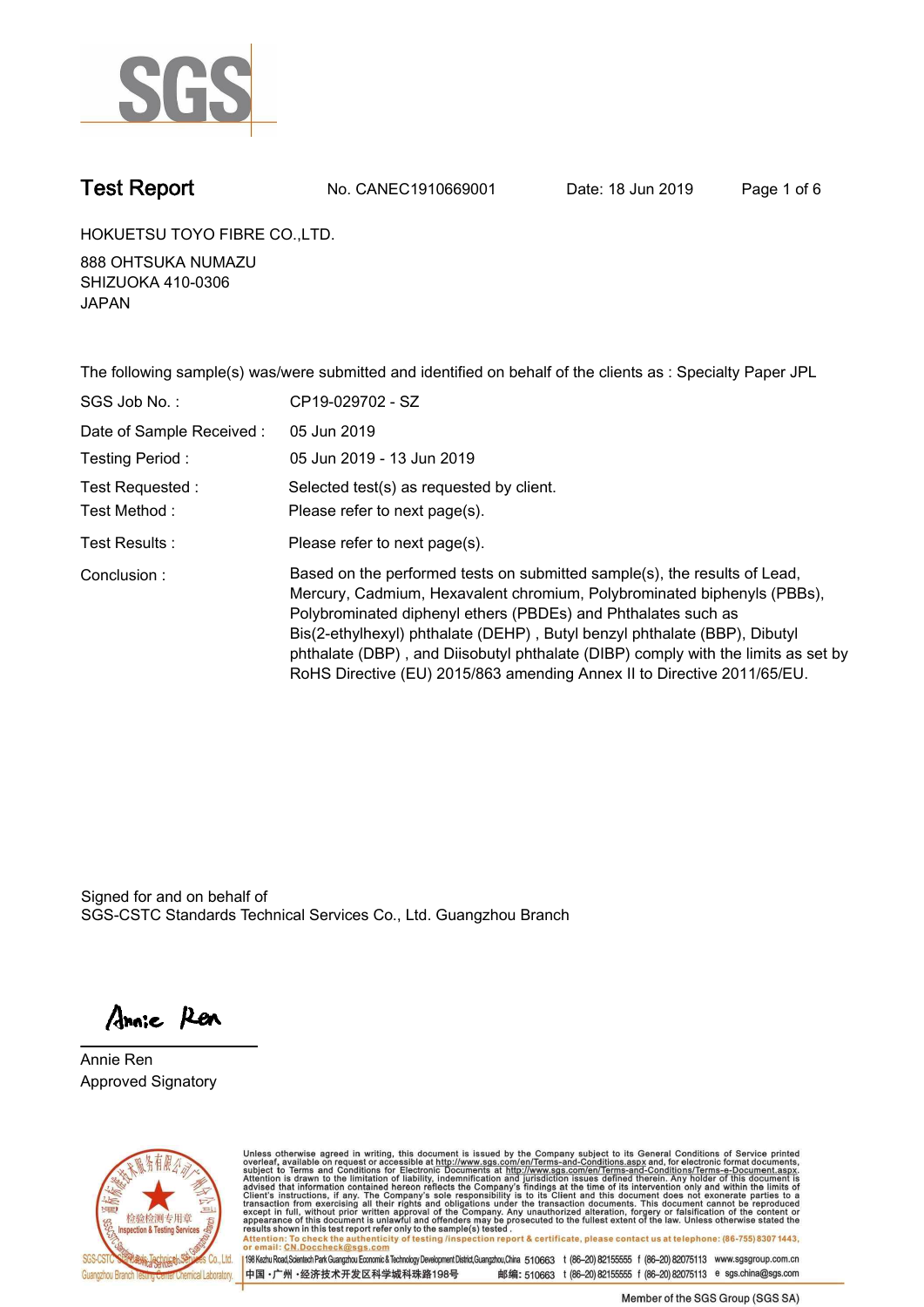

**Test Report. No. CANEC1910669001** Date: 18 Jun 2019 Page 2 of 6

**Test Results :.**

**Test Part Description :.**

| Specimen No.    | SGS Sample ID    | <b>Description</b> |  |
|-----------------|------------------|--------------------|--|
| SN <sub>1</sub> | CAN19-106690.001 | Red paper          |  |

**Remarks :.(1) 1 mg/kg = 1 ppm = 0.0001%.**

**(2) MDL = Method Detection Limit.**

**(3) ND = Not Detected ( < MDL ).**

**(4) "-" = Not Regulated.**

### **RoHS Directive (EU) 2015/863 amending Annex II to Directive 2011/65/EU.**

**Test Method :. With reference to IEC 62321-4:2013+A1:2017, IEC 62321-5:2013, IEC 62321-7-2:2017 , IEC 62321-6:2015 and IEC 62321-8:2017, analyzed by ICP-OES , UV-Vis and GC-MS ..**

| Test Item(s)               | <u>Limit</u>             | <u>Unit</u> | <b>MDL</b>               | <u>001</u> |
|----------------------------|--------------------------|-------------|--------------------------|------------|
| Cadmium (Cd)               | 100                      | mg/kg       | 2                        | <b>ND</b>  |
| Lead (Pb)                  | 1,000                    | mg/kg       | $\overline{2}$           | <b>ND</b>  |
| Mercury (Hg)               | 1,000                    | mg/kg       | 2                        | <b>ND</b>  |
| Hexavalent Chromium (CrVI) | 1,000                    | mg/kg       | 8                        | <b>ND</b>  |
| Sum of PBBs                | 1,000                    | mg/kg       | $\overline{\phantom{a}}$ | <b>ND</b>  |
| Monobromobiphenyl          |                          | mg/kg       | 5                        | <b>ND</b>  |
| Dibromobiphenyl            | $\overline{\phantom{a}}$ | mg/kg       | 5                        | <b>ND</b>  |
| Tribromobiphenyl           | $\overline{\phantom{a}}$ | mg/kg       | 5                        | <b>ND</b>  |
| Tetrabromobiphenyl         | $\overline{\phantom{a}}$ | mg/kg       | 5                        | <b>ND</b>  |
| Pentabromobiphenyl         | -                        | mg/kg       | 5                        | <b>ND</b>  |
| Hexabromobiphenyl          |                          | mg/kg       | 5                        | <b>ND</b>  |
| Heptabromobiphenyl         | -                        | mg/kg       | 5                        | <b>ND</b>  |
| Octabromobiphenyl          | ۰                        | mg/kg       | 5                        | <b>ND</b>  |
| Nonabromobiphenyl          |                          | mg/kg       | 5                        | <b>ND</b>  |
| Decabromobiphenyl          |                          | mg/kg       | 5                        | <b>ND</b>  |
| Sum of PBDEs               | 1,000                    | mg/kg       | $\overline{\phantom{a}}$ | <b>ND</b>  |
| Monobromodiphenyl ether    |                          | mg/kg       | 5                        | <b>ND</b>  |
| Dibromodiphenyl ether      | $\overline{\phantom{a}}$ | mg/kg       | 5                        | <b>ND</b>  |
| Tribromodiphenyl ether     | $\overline{\phantom{a}}$ | mg/kg       | 5                        | <b>ND</b>  |
| Tetrabromodiphenyl ether   |                          | mg/kg       | 5                        | <b>ND</b>  |
| Pentabromodiphenyl ether   |                          | mg/kg       | 5                        | <b>ND</b>  |
|                            |                          |             |                          |            |



Unless otherwise agreed in writing, this document is issued by the Company subject to its General Conditions of Service printed<br>overleaf, available on request or accessible at http://www.sgs.com/en/Terms-and-Conditions.asp Attention: To check the authenticity of testing /inspection report & certificate, please contact us at telephone: (86-755) 8307 1443,<br>Attention: To check the authenticity of testing /inspection report & certificate, please

198 Kezhu Road,Scientech Park Guangzhou Economic & Technology Development District,Guangzhou,China 510663 t (86-20) 82155555 f (86-20) 82075113 www.sgsgroup.com.cn 邮编: 510663 t (86-20) 82155555 f (86-20) 82075113 e sgs.china@sgs.com 中国·广州·经济技术开发区科学城科珠路198号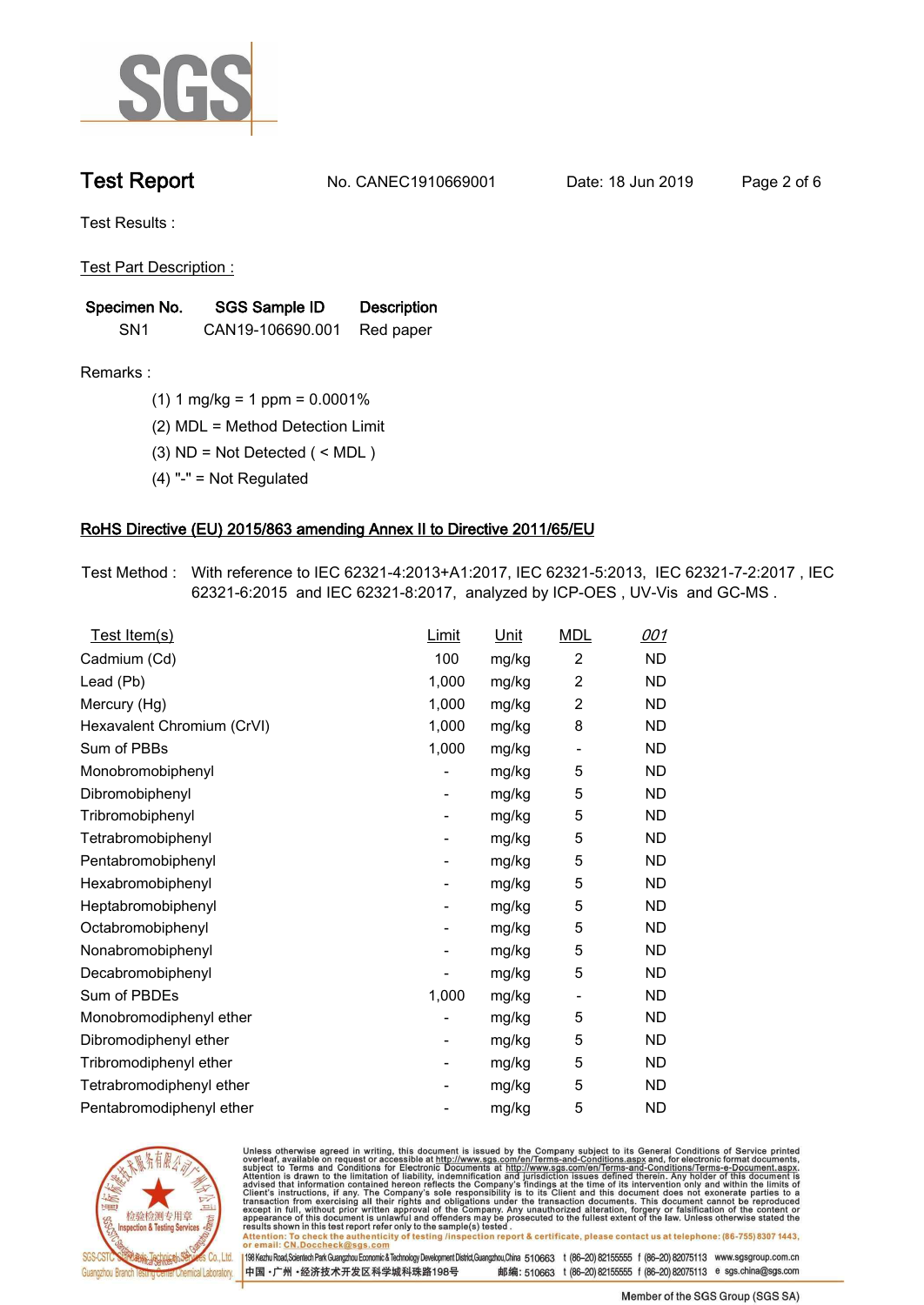

| <b>Test Report</b>                  | No. CANEC1910669001 |       | Date: 18 Jun 2019 |            | Page 3 of 6 |  |
|-------------------------------------|---------------------|-------|-------------------|------------|-------------|--|
| Test Item(s)                        | Limit               | Unit  | <b>MDL</b>        | <u>001</u> |             |  |
| Hexabromodiphenyl ether             | -                   | mg/kg | 5                 | <b>ND</b>  |             |  |
| Heptabromodiphenyl ether            | ۰                   | mg/kg | 5                 | <b>ND</b>  |             |  |
| Octabromodiphenyl ether             | Ξ.                  | mg/kg | 5                 | <b>ND</b>  |             |  |
| Nonabromodiphenyl ether             | -                   | mg/kg | 5                 | <b>ND</b>  |             |  |
| Decabromodiphenyl ether             | ٠                   | mg/kg | 5                 | <b>ND</b>  |             |  |
| Dibutyl phthalate (DBP)             | 1.000               | mg/kg | 50                | <b>ND</b>  |             |  |
| Butyl benzyl phthalate (BBP)        | 1.000               | mg/kg | 50                | <b>ND</b>  |             |  |
| Bis (2-ethylhexyl) phthalate (DEHP) | 1.000               | mg/kg | 50                | <b>ND</b>  |             |  |
| Diisobutyl Phthalates (DIBP)        | 1.000               | mg/kg | 50                | <b>ND</b>  |             |  |

**Notes :.**

**(1) The maximum permissible limit is quoted from RoHS Directive (EU) 2015/863.IEC 62321 series is equivalent to EN 62321 series** 

**http://www.cenelec.eu/dyn/www/f?p=104:30:1742232870351101::::FSP\_ORG\_ID,FSP\_LANG\_ID:12586 37,25.**



Unless otherwise agreed in writing, this document is issued by the Company subject to its General Conditions of Service printed<br>overleaf, available on request or accessible at http://www.sgs.com/en/Terms-and-Conditions.asp Attention: To check the authenticity of testing /inspection report & certificate, please contact us at telephone: (86-755) 8307 1443,<br>Attention: To check the authenticity of testing /inspection report & certificate, please

198 Kezhu Road,Scientech Park Guangzhou Economic & Technology Development District,Guangzhou,China 510663 t (86-20) 82155555 f (86-20) 82075113 www.sgsgroup.com.cn 中国·广州·经济技术开发区科学城科珠路198号 邮编: 510663 t (86-20) 82155555 f (86-20) 82075113 e sgs.china@sgs.com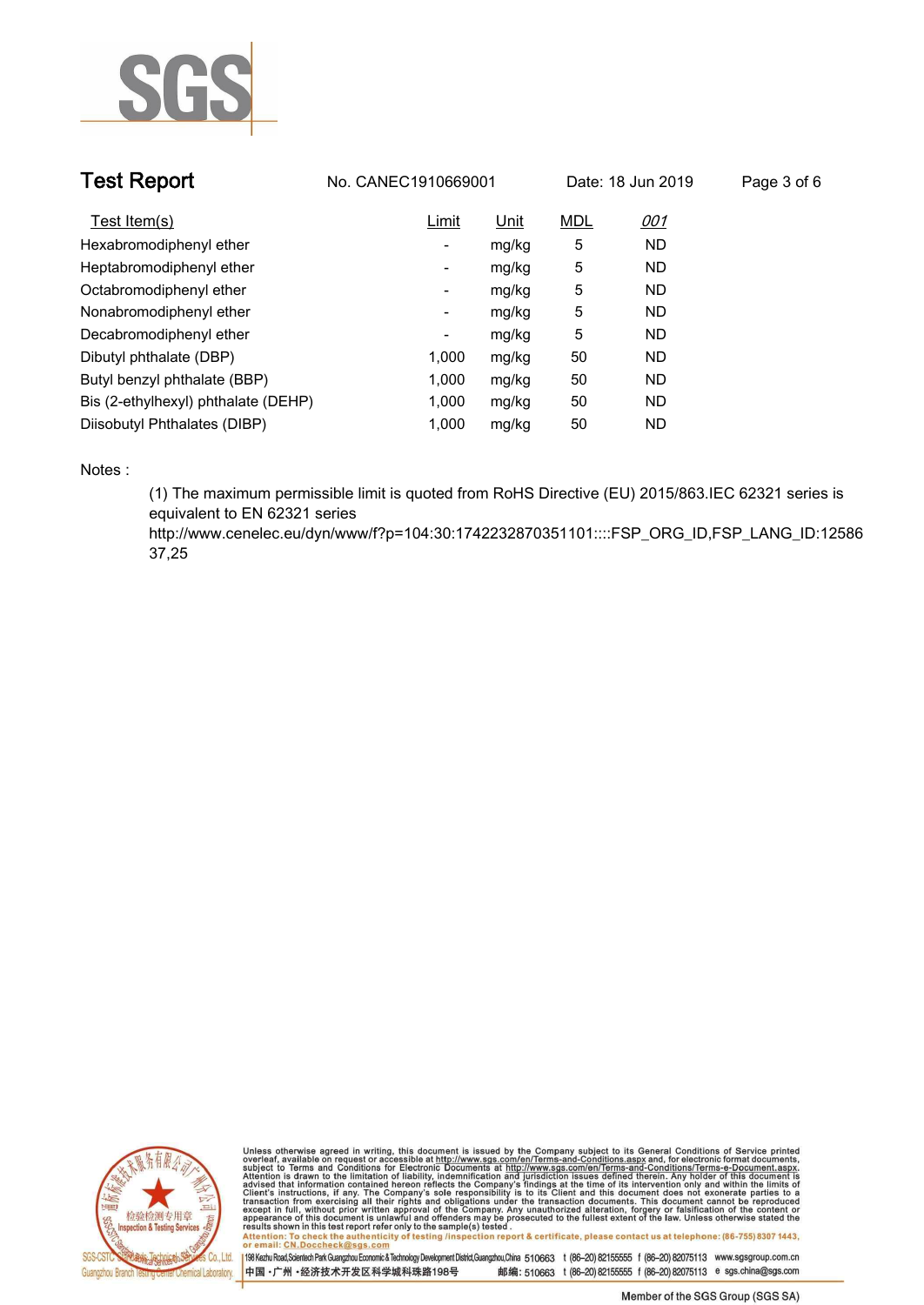

**Test Report. No. CANEC1910669001** Date: 18 Jun 2019 Page 4 of 6

## **ATTACHMENTS Pb/Cd/Hg/Cr6+/PBBs/PBDEs Testing Flow Chart**

**1) These samples were dissolved totally by pre-conditioning method according to below flow chart. (Cr6+ and PBBs/PBDEs test method excluded).**





Unless otherwise agreed in writing, this document is issued by the Company subject to its General Conditions of Service printed<br>overleaf, available on request or accessible at http://www.sgs.com/en/Terms-and-Conditions.asp résults shown in this test report refer only to the sample(s) tésted .<br>Attention: To check the authenticity of testing /inspection report & certificate, please contact us at telephone: (86-755) 8307 1443,<br>or email: <u>CN.Doc</u>

198 Kezhu Road,Scientech Park Guangzhou Economic & Technology Development District,Guangzhou,China 510663 t (86-20) 82155555 f (86-20) 82075113 www.sgsgroup.com.cn 邮编: 510663 t (86-20) 82155555 f (86-20) 82075113 e sgs.china@sgs.com 中国·广州·经济技术开发区科学城科珠路198号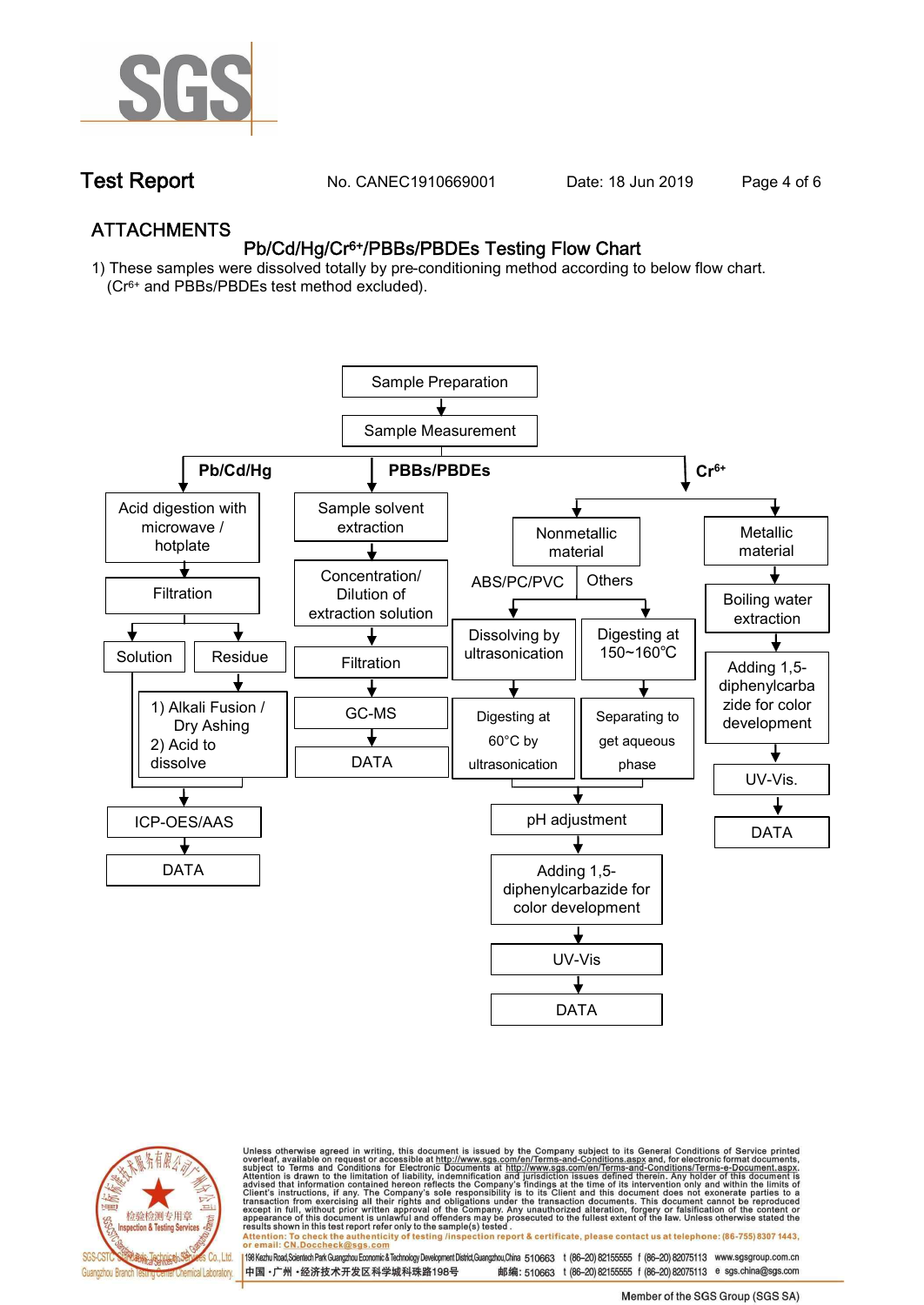

**Test Report. No. CANEC1910669001** Date: 18 Jun 2019 Page 5 of 6

# **ATTACHMENTS Phthalates Testing Flow Chart**





Unless otherwise agreed in writing, this document is issued by the Company subject to its General Conditions of Service printed<br>overleaf, available on request or accessible at http://www.sgs.com/en/Terms-and-Conditions.asp results shown in this test report refer only to the sample(s) tested .<br>Attention: To check the authenticity of testing /inspection report & certificate, please contact us at telephone: (86-755) 8307 1443,<br>or email: <u>CN.Doc</u>

198 Kezhu Road,Scientech Park Guangzhou Economic & Technology Development District,Guangzhou,China 510663 t (86-20) 82155555 f (86-20) 82075113 www.sgsgroup.com.cn 中国·广州·经济技术开发区科学城科珠路198号 邮编: 510663 t (86-20) 82155555 f (86-20) 82075113 e sgs.china@sgs.com